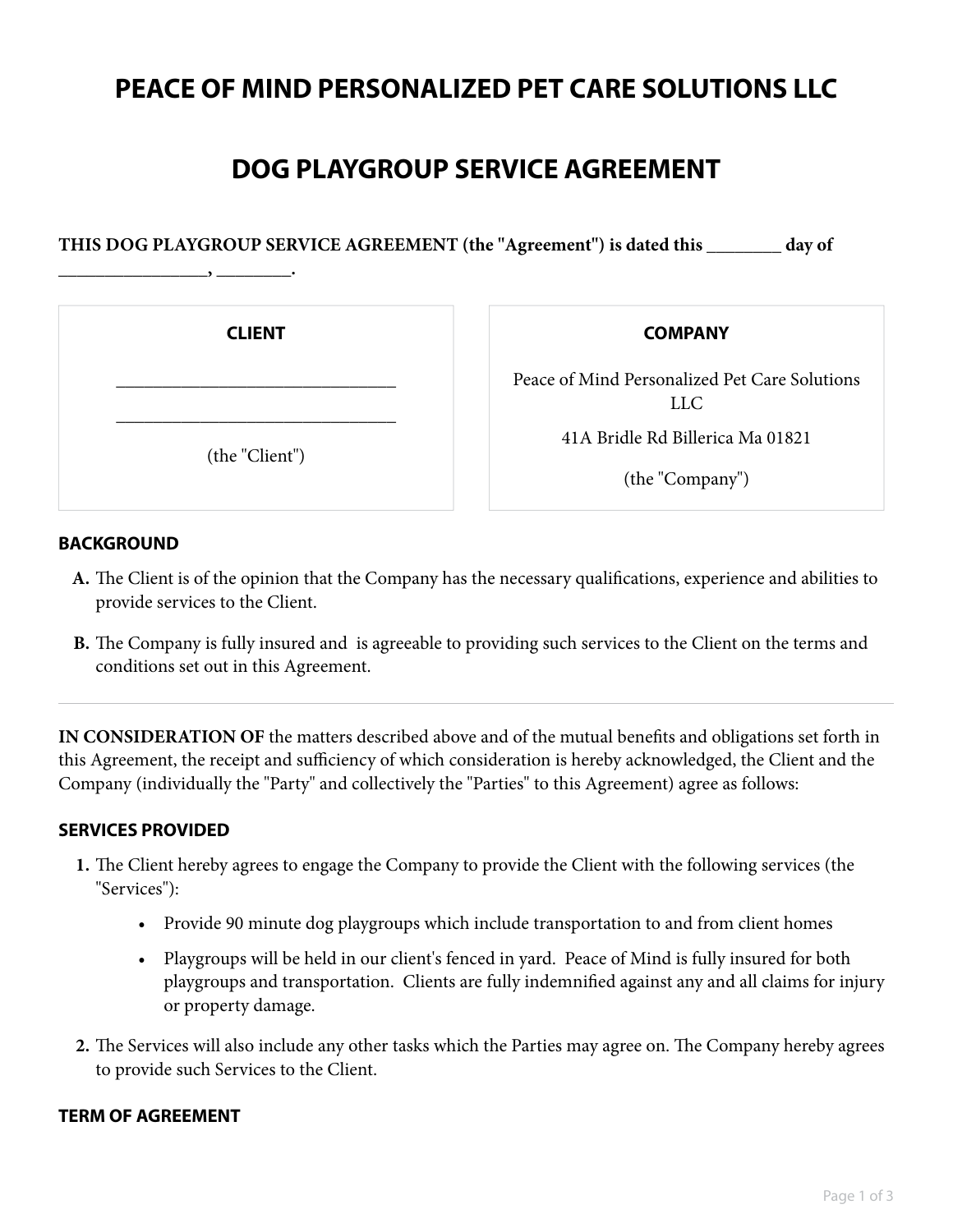- The term of this Agreement (the "Term") will begin on the date of this Agreement and will remain in full **3.** force and effect indefinitely until terminated as provided in this Agreement.
- **4.** This Agreement may be terminated at any time by mutual agreement of the Parties.
- Except as otherwise provided in this Agreement, the obligations of the Company will end upon the **5.** termination of this Agreement.

#### **COMPENSATION**

- The Company will charge the Client for the Services at the rate of \$30.00 per hour (the "Compensation"). **6.** The client hosting the playgroup will be charged \$25.00 per hour
- **7.** The Client will be invoiced every week through the Time to Pet Portal
- **8.** Invoices submitted by the Company to the Client are due within 30 days of receipt.

#### **CONFIDENTIALITY**

The Company agrees that they will not disclose, divulge, reveal, report or use, for any purpose, any **9.** Confidential Information which the Company has obtained, except as authorized by the Client or as required by law. The obligations of confidentiality will apply during the Term and will survive indefinitely upon termination of this Agreement.

#### **INSURANCE**

The Company is fully insured by Business Insurers of the Carolinas to provide dog playgroups in our **10.** client's fenced in yards along with transport of the dogs to and from the playdates. The clients and the hosts of the playdates are fully indemnified against any and all claims for injuries and/or property damage that may be caused at the playgroups. Copies of Insurance Certificate will be provided upon request

#### **AUTONOMY**

Except as otherwise provided in this Agreement, the Company will have full control over working time, **11.** methods, and decision making in relation to provision of the Services in accordance with the Agreement. The Company will work autonomously and not at the direction of the Client. However, the Company will be responsive to the reasonable needs and concerns of the Client.

#### **MODIFICATION OF AGREEMENT**

Any amendment or modification of this Agreement or additional obligation assumed by either Party in **12.** connection with this Agreement will only be binding if evidenced in writing signed by each Party or an authorized representative of each Party.

#### **ASSIGNMENT**

**13.** The Company will not voluntarily, or by operation of law, assign or otherwise transfer its obligations under